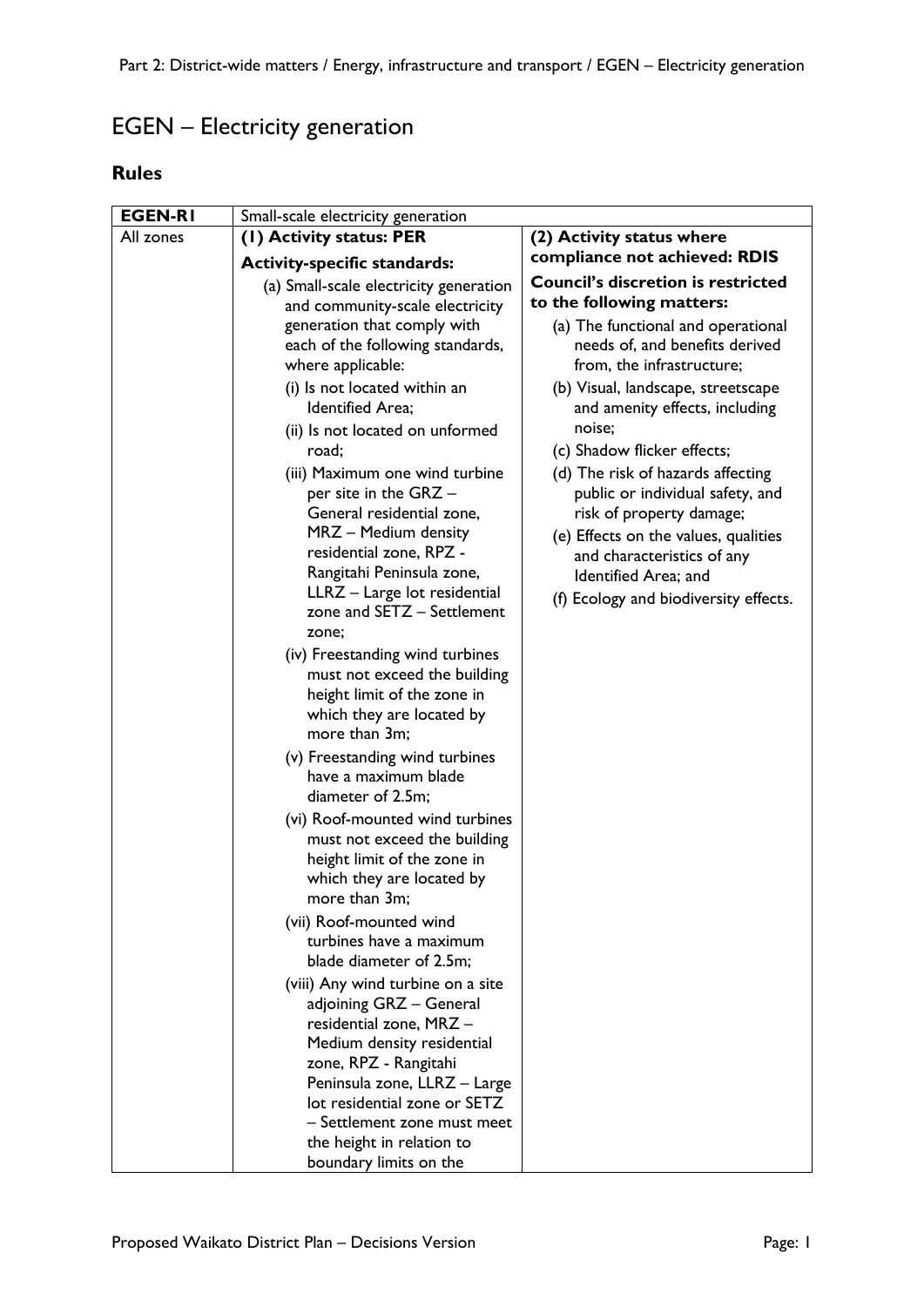|                | boundary with that adjoining<br>zone;              |                                           |
|----------------|----------------------------------------------------|-------------------------------------------|
|                | (ix) Solar panels on the roof of a                 |                                           |
|                | building must not exceed                           |                                           |
|                | 1.5m in height above the                           |                                           |
|                | existing roof; or attached to                      |                                           |
|                | a ground mounted frame;                            |                                           |
|                | (x) Wind turbine noise must:                       |                                           |
|                |                                                    |                                           |
|                | (1) Not exceed the                                 |                                           |
|                | background sound level<br>(L95) by more than 5dBA, |                                           |
|                | or a level of 40dBA (L95),                         |                                           |
|                | whichever is the greater,                          |                                           |
|                | when measured at                                   |                                           |
|                | operational wind speeds,                           |                                           |
|                | and for properties                                 |                                           |
|                | located adjacent to the                            |                                           |
|                | facility when measured at:                         |                                           |
|                | (a) Any existing building                          |                                           |
|                | or structure for                                   |                                           |
|                | sensitive land uses; and                           |                                           |
|                | (b) Any potential building                         |                                           |
|                | site where a building                              |                                           |
|                | or structure for                                   |                                           |
|                | sensitive land uses                                |                                           |
|                | could be located as a                              |                                           |
|                | permitted activity; and                            |                                           |
|                | (2) Be measured and                                |                                           |
|                | assessed in accordance                             |                                           |
|                | with NZS6808: 2010                                 |                                           |
|                | Acoustics - Wind Farm                              |                                           |
|                | Noise; and                                         |                                           |
|                | (xi) All other structures not                      |                                           |
|                | listed above must not be                           |                                           |
|                | higher than the maximum                            |                                           |
|                | building height limit of the                       |                                           |
|                | zone in which they are                             |                                           |
|                | located.                                           |                                           |
| <b>EGEN-R2</b> | Community-scale electricity generation             |                                           |
| $GRUZ -$       | (1) Activity status: PER                           | (2) Activity status where                 |
| General rural  | <b>Activity-specific standards:</b>                | compliance not achieved: RDIS             |
| zone           | (a) Small-scale electricity generation             | <b>Council's discretion is restricted</b> |
|                | and community-scale electricity                    | to the following matters:                 |
|                | generation that comply with                        | (a) The functional and operational        |
|                | each of the following standards,                   | needs of, and benefits derived            |
|                | where applicable:                                  | from, the infrastructure;                 |
|                | (i) Is not located within an                       | (b) Visual, landscape, streetscape        |
|                | Identified Area;                                   | and amenity effects, including            |
|                | (ii) Is not located on unformed                    | noise;                                    |
|                | road;                                              | (c) Shadow flicker effects;               |
|                | (iii) Maximum one wind turbine                     |                                           |
|                | per site in the GRZ -                              |                                           |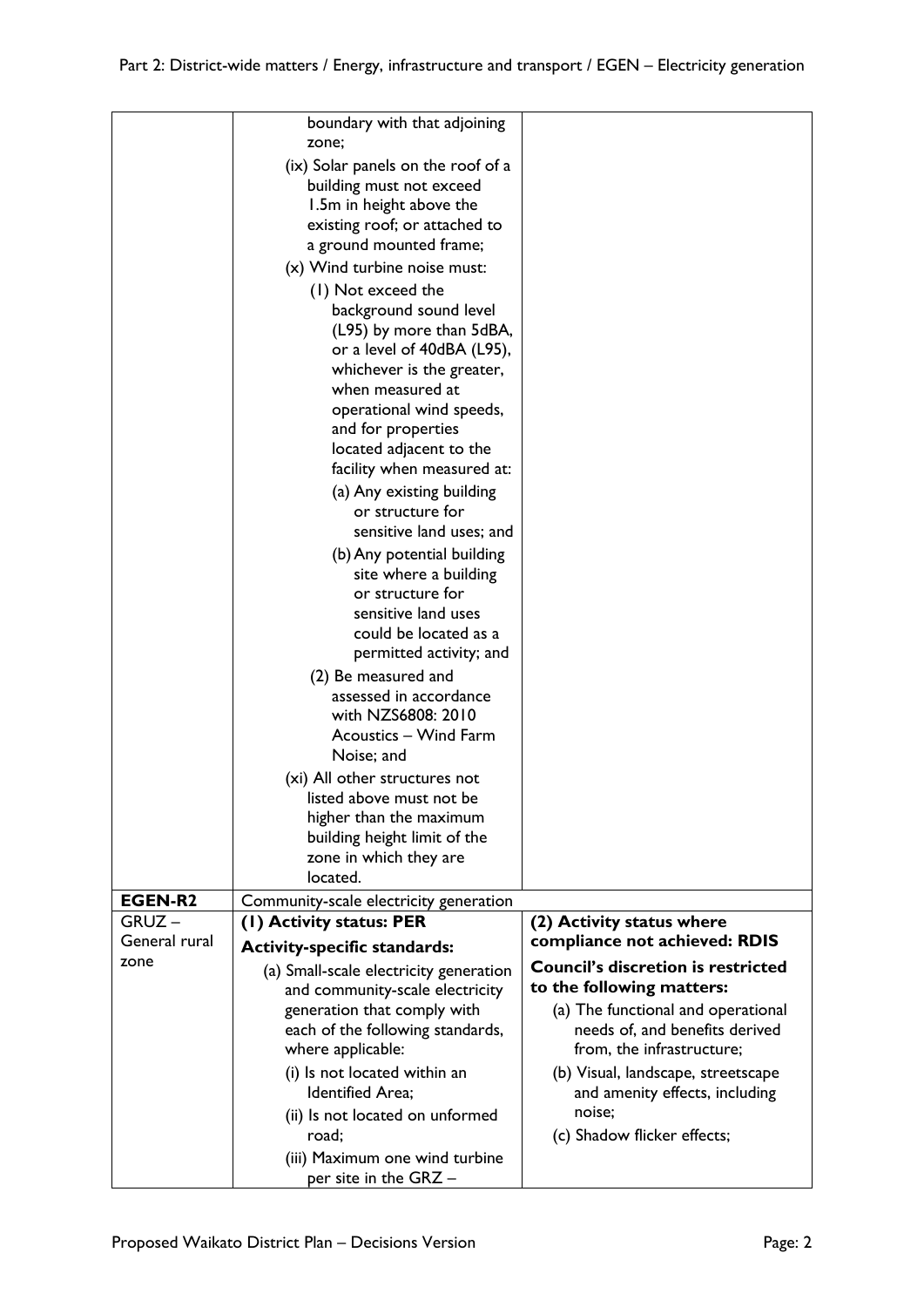| zone;<br>more than 3m;<br>diameter of 2.5m;<br>more than 3m;<br>(vii) Roof-mounted wind | General residential zone,<br>MRZ - Medium density<br>residential zone, RPZ -<br>Rangitahi Peninsula zone,<br>LLRZ - Large lot residential<br>zone and SETZ - Settlement<br>(iv) Freestanding wind turbines<br>must not exceed the building<br>height limit of the zone in<br>which they are located by<br>(v) Freestanding wind turbines<br>have a maximum blade<br>(vi) Roof-mounted wind turbines<br>must not exceed the building<br>height limit of the zone in<br>which they are located by | (d) The risk of hazards affecting<br>public or individual safety, and<br>risk of property damage;<br>(e) Effects on the values, qualities<br>and characteristics of any<br>Identified Area; and<br>(f) Ecology and biodiversity effects. |
|-----------------------------------------------------------------------------------------|-------------------------------------------------------------------------------------------------------------------------------------------------------------------------------------------------------------------------------------------------------------------------------------------------------------------------------------------------------------------------------------------------------------------------------------------------------------------------------------------------|------------------------------------------------------------------------------------------------------------------------------------------------------------------------------------------------------------------------------------------|
|                                                                                         | turbines have a maximum                                                                                                                                                                                                                                                                                                                                                                                                                                                                         |                                                                                                                                                                                                                                          |
|                                                                                         | blade diameter of 2.5m;                                                                                                                                                                                                                                                                                                                                                                                                                                                                         |                                                                                                                                                                                                                                          |
| zone;                                                                                   | (viii) Any wind turbine on a site<br>adjoining GRZ - General<br>residential zone, MRZ -<br>Medium density residential<br>zone, RPZ - Rangitahi<br>Peninsula zone, LLRZ - Large<br>lot residential zone or SETZ<br>- Settlement zone must meet<br>the height in relation to<br>boundary limits on the<br>boundary with that adjoining                                                                                                                                                            |                                                                                                                                                                                                                                          |
|                                                                                         | (ix) Solar panels on the roof of a                                                                                                                                                                                                                                                                                                                                                                                                                                                              |                                                                                                                                                                                                                                          |
|                                                                                         | building must not exceed<br>1.5m in height above the<br>existing roof; or attached to<br>a ground mounted frame;                                                                                                                                                                                                                                                                                                                                                                                |                                                                                                                                                                                                                                          |
|                                                                                         | (x) Wind turbine noise must:                                                                                                                                                                                                                                                                                                                                                                                                                                                                    |                                                                                                                                                                                                                                          |
| (1) Not exceed the                                                                      | background sound level<br>(L95) by more than 5dBA,<br>or a level of 40dBA (L95),<br>whichever is the greater,<br>when measured at<br>operational wind speeds,                                                                                                                                                                                                                                                                                                                                   |                                                                                                                                                                                                                                          |
|                                                                                         | and for properties<br>located adjacent to the<br>facility when measured at:                                                                                                                                                                                                                                                                                                                                                                                                                     |                                                                                                                                                                                                                                          |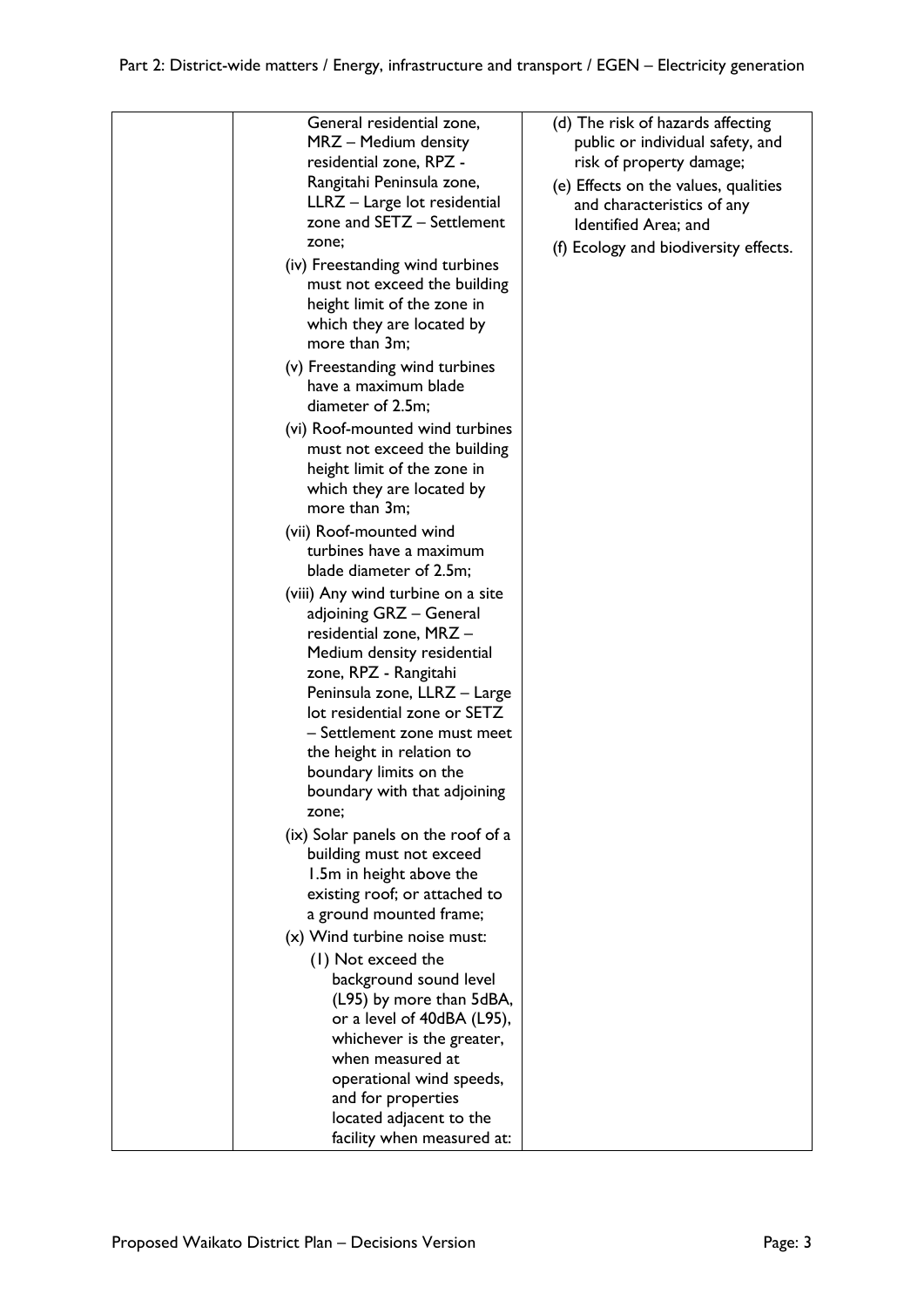|                | (a) Any existing building<br>or structure for<br>sensitive land uses; and<br>(b) Any potential building<br>site where a building<br>or structure for<br>sensitive land uses<br>could be located as a<br>permitted activity; and<br>(2) Be measured and<br>assessed in accordance<br>with NZS6808: 2010<br>Acoustics - Wind Farm<br>Noise; and<br>(xi) All other structures not<br>listed above must not be<br>higher than the maximum<br>building height limit of the<br>zone in which they are<br>located. |                                                                        |
|----------------|-------------------------------------------------------------------------------------------------------------------------------------------------------------------------------------------------------------------------------------------------------------------------------------------------------------------------------------------------------------------------------------------------------------------------------------------------------------------------------------------------------------|------------------------------------------------------------------------|
| <b>EGEN-R3</b> | Research and exploratory-scale investigations for renewable electricity<br>generation activities                                                                                                                                                                                                                                                                                                                                                                                                            |                                                                        |
| All zones      | (1) Activity status: PER                                                                                                                                                                                                                                                                                                                                                                                                                                                                                    | (2) Activity status where                                              |
|                | <b>Activity-specific standards:</b>                                                                                                                                                                                                                                                                                                                                                                                                                                                                         | compliance not achieved: RDIS                                          |
|                | (a) Research and exploratory-scale                                                                                                                                                                                                                                                                                                                                                                                                                                                                          | <b>Council's discretion is restricted</b><br>to the following matters: |
|                | investigations for renewable<br>electricity generation activities                                                                                                                                                                                                                                                                                                                                                                                                                                           | (a) The functional and operational                                     |
|                | that comply with all of the                                                                                                                                                                                                                                                                                                                                                                                                                                                                                 | needs of, and benefits derived                                         |
|                | following:                                                                                                                                                                                                                                                                                                                                                                                                                                                                                                  | from, the infrastructure;                                              |
|                | (i) The noise limits that are                                                                                                                                                                                                                                                                                                                                                                                                                                                                               | (b) Visual, landscape, streetscape                                     |
|                | applicable to the zone;                                                                                                                                                                                                                                                                                                                                                                                                                                                                                     | and amenity effects, including                                         |
|                | (ii) The height of any equipment                                                                                                                                                                                                                                                                                                                                                                                                                                                                            | noise;                                                                 |
|                | must not exceed the building<br>height limit of the zone in                                                                                                                                                                                                                                                                                                                                                                                                                                                 | (c) Shadow flicker effects;                                            |
|                | which they are located by                                                                                                                                                                                                                                                                                                                                                                                                                                                                                   | (d) The risk of hazards affecting<br>public or individual safety, and  |
|                | more than 3m, or within the                                                                                                                                                                                                                                                                                                                                                                                                                                                                                 | risk of property damage;                                               |
|                | GRUZ - General rural zone                                                                                                                                                                                                                                                                                                                                                                                                                                                                                   | (e) Effects on the values, qualities                                   |
|                | must not exceed 20m total                                                                                                                                                                                                                                                                                                                                                                                                                                                                                   | and characteristics of any                                             |
|                | height measured from the<br>natural ground level                                                                                                                                                                                                                                                                                                                                                                                                                                                            | Identified Area; and                                                   |
|                | immediately below the<br>structure;                                                                                                                                                                                                                                                                                                                                                                                                                                                                         | (f) Ecology and biodiversity effects.                                  |
|                | (iii) The size and location of any                                                                                                                                                                                                                                                                                                                                                                                                                                                                          |                                                                        |
|                | equipment must not exceed                                                                                                                                                                                                                                                                                                                                                                                                                                                                                   |                                                                        |
|                | height in relation to                                                                                                                                                                                                                                                                                                                                                                                                                                                                                       |                                                                        |
|                | boundary relevant to the<br>zone in which it is located;                                                                                                                                                                                                                                                                                                                                                                                                                                                    |                                                                        |
|                | (iv) Setbacks relevant to the                                                                                                                                                                                                                                                                                                                                                                                                                                                                               |                                                                        |
|                | zone in which it is located;                                                                                                                                                                                                                                                                                                                                                                                                                                                                                |                                                                        |
|                | (v) Is not located within an                                                                                                                                                                                                                                                                                                                                                                                                                                                                                |                                                                        |
|                | identified area; and                                                                                                                                                                                                                                                                                                                                                                                                                                                                                        |                                                                        |